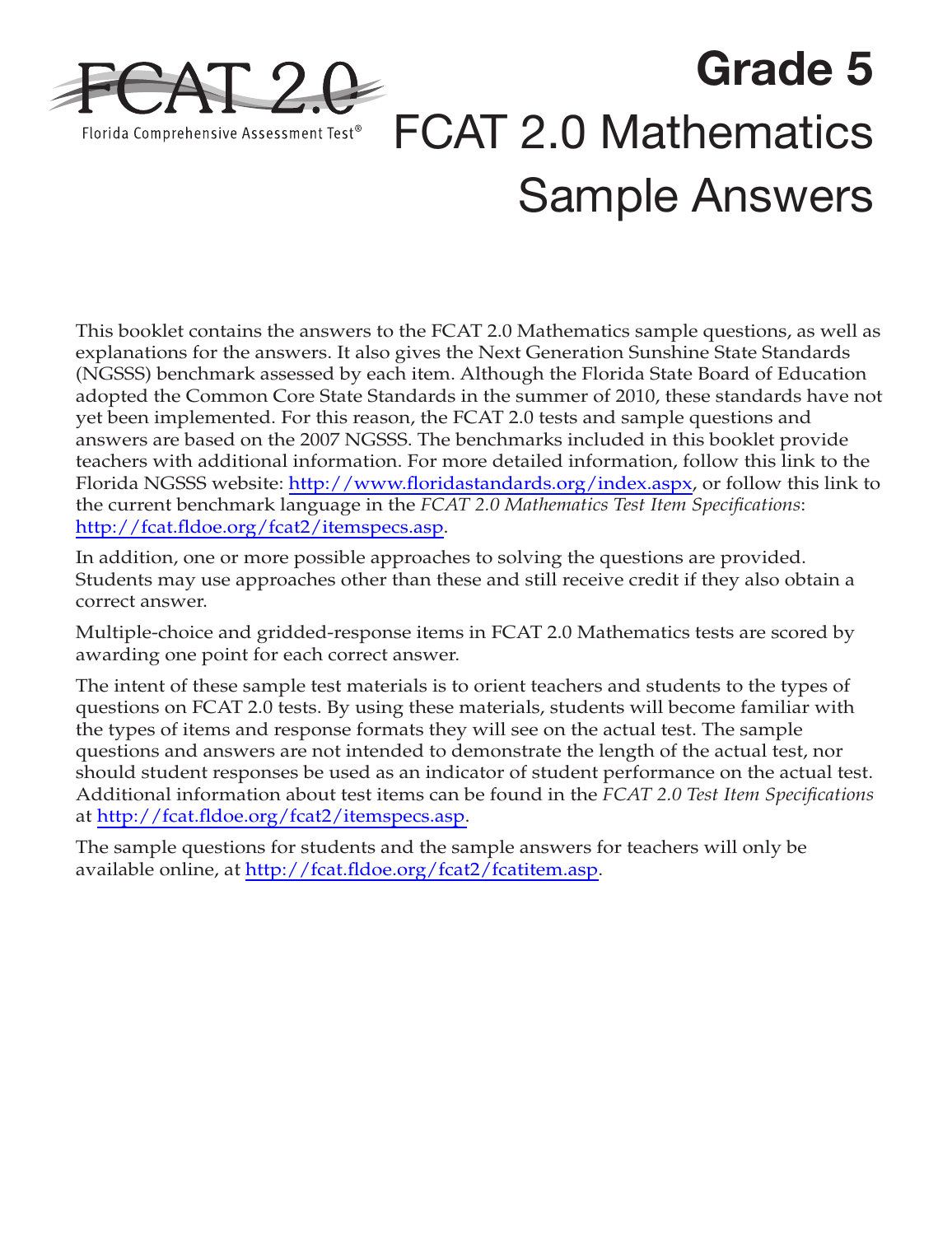

**1 The correct answer is C (5, 3).**

Reporting Category: Geometry and Measurement

Benchmark: MA.5.G.5.1 Identify and plot ordered pairs on the first quadrant of the coordinate plane.

In order to find the coordinates of the fourth vertex of the rectangle, use the definition of a rectangle. A rectangle has 4 right angles and opposite sides that are congruent.

Look at the points already on the grid.

The coordinates for the base of the rectangle are (2, 1) and (5, 1).

The coordinates for the top left vertex of the rectangle are (2, 3). To complete the rectangle, a point is needed at the top right vertex, 2 units above (5, 1) and 3 units to the right of (2, 3). To find the coordinates for this point, start at the origin (0, 0), go to the right 5 units, and move up 3 units.

The fourth vertex of the rectangle is at (5, 3).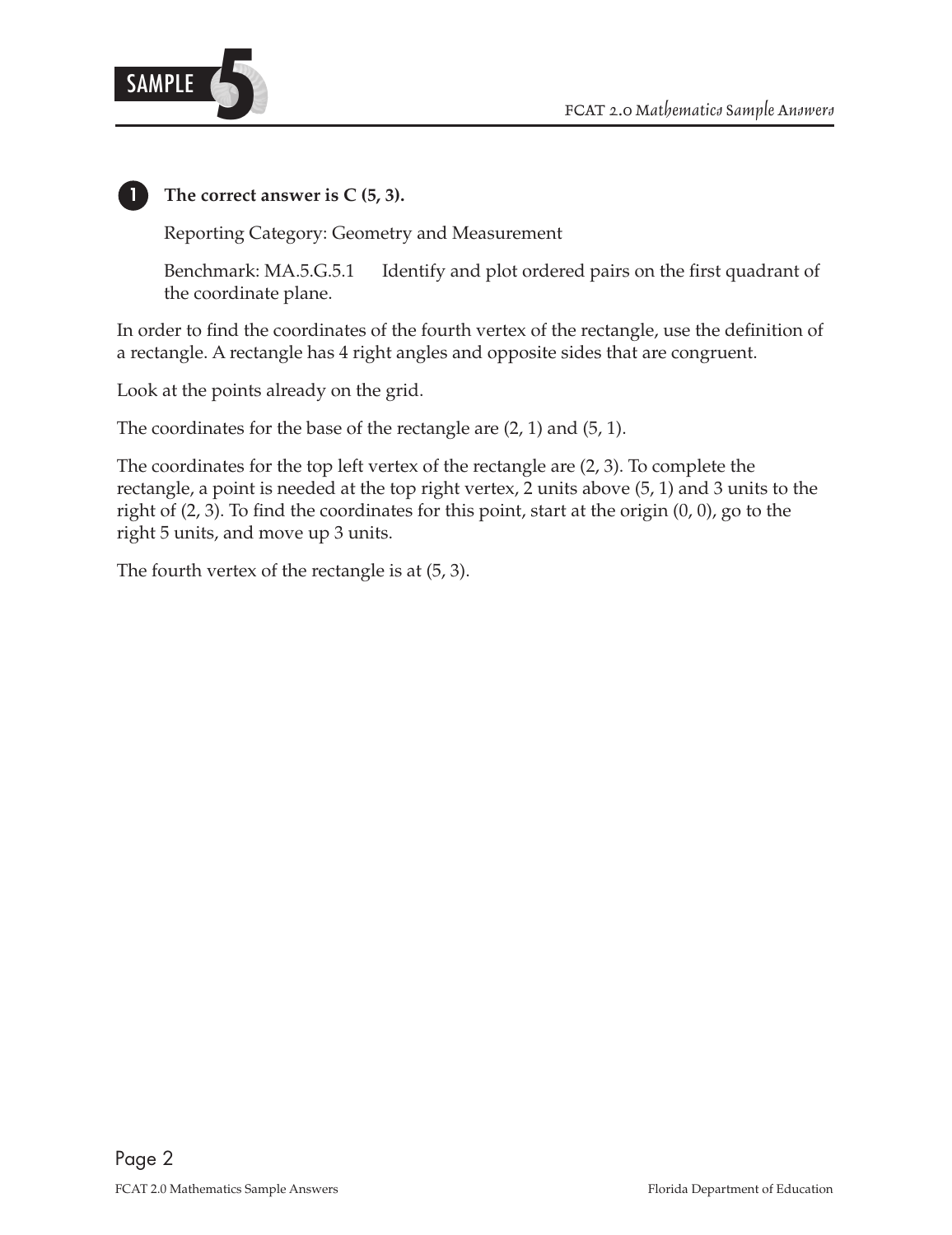

#### **2 The correct answer is 57.**

Reporting Category: Number: Base Ten and Fractions

Benchmark: MA.5.A.1.4 Divide multi-digit whole numbers fluently, including solving real-world problems, demonstrating understanding of the standard algorithm, and checking the reasonableness of results. Also assesses MA.5.A.1.2 Estimate quotients or calculate them mentally depending on the context and numbers involved. MA.5.A.1.3 Interpret solutions to division situations, including those with remainders, depending on the context of the problem.

To find the least whole number of days, divide 675 by 12.

Because the quotient is 56, with a remainder of 3, swimming for 56 days will only give her 672 laps; therefore, an extra day is needed to account for the remainder. She needs to swim 57 days to reach her goal.

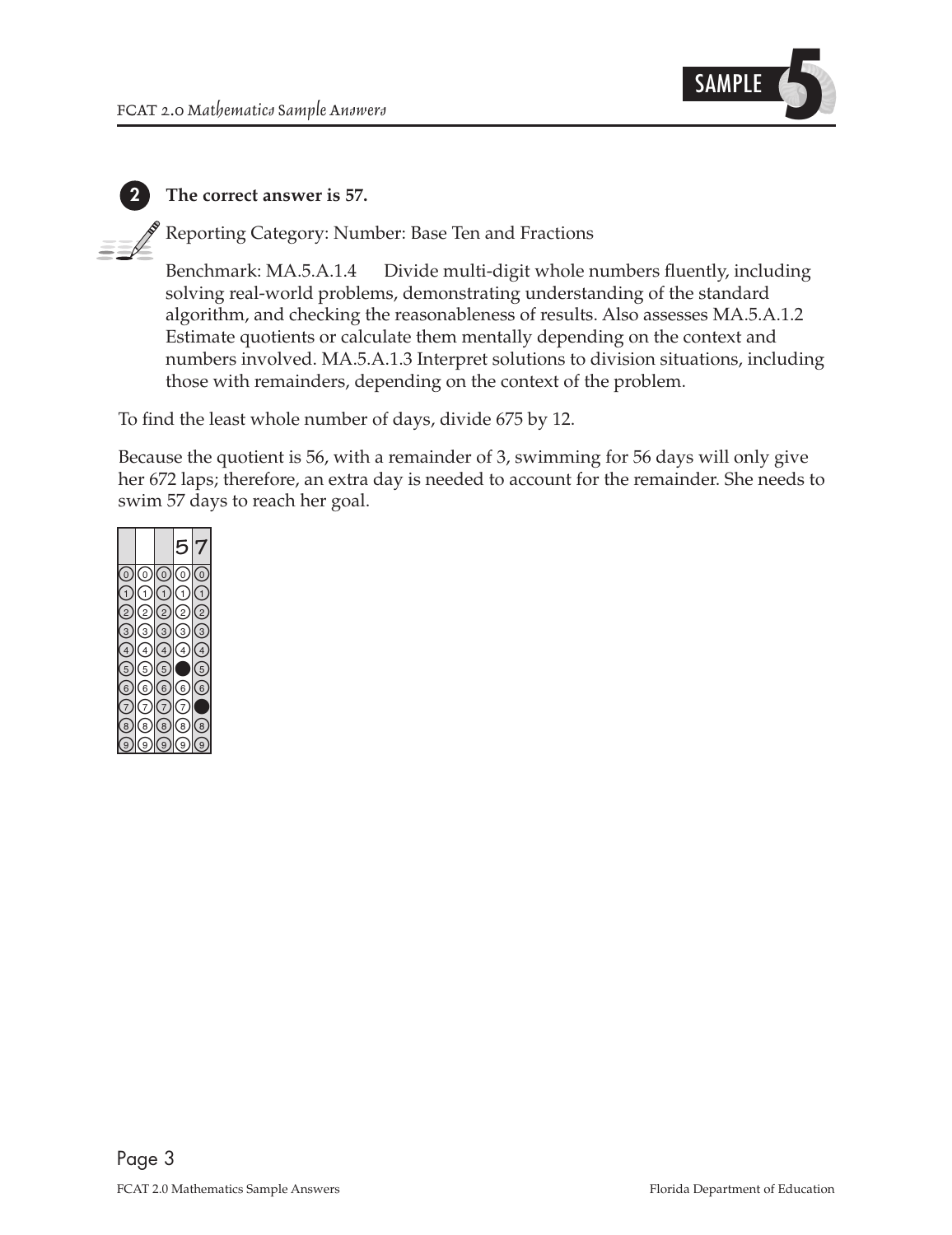

#### **3 The correct answer is 14.**

Reporting Category: Number: Base Ten and Fractions

Benchmark: MA.5.A.6.5 Solve non-routine problems using various strategies including "solving a simpler problem" and "guess, check, and revise."

To solve this problem using guess, check, and revise, choose three numbers that are close to 33 when added together.

For example,  $10 + 10 + 10 = 30$ 

Because this sum is too small and  $33 - 30 = 3$ , distribute the 3 over the three addends.  $11 + 11 + 11 = 33$ 

Because the brothers are all 3 years apart, think about which numbers can be changed but will still equal the sum (33). If 3 is subtracted from the first number (11 – 3 = 8) and 3 is added to the third number  $(11 + 3 = 14)$ , the three ages would still equal 33, but each would be 3 years apart.

 $8 + 11 + 14 = 33$ ; therefore, the oldest brother's age is 14.

Please note that other strategies may be used. For example, divide the total, 33, by 3, the number of brothers. The quotient is 11. Now use the process of subtracting 3 from 11, followed by adding 3 to 11, to get the other two ages.  $11 - 3 = 8$ ;  $11 + 3 = 14$ .

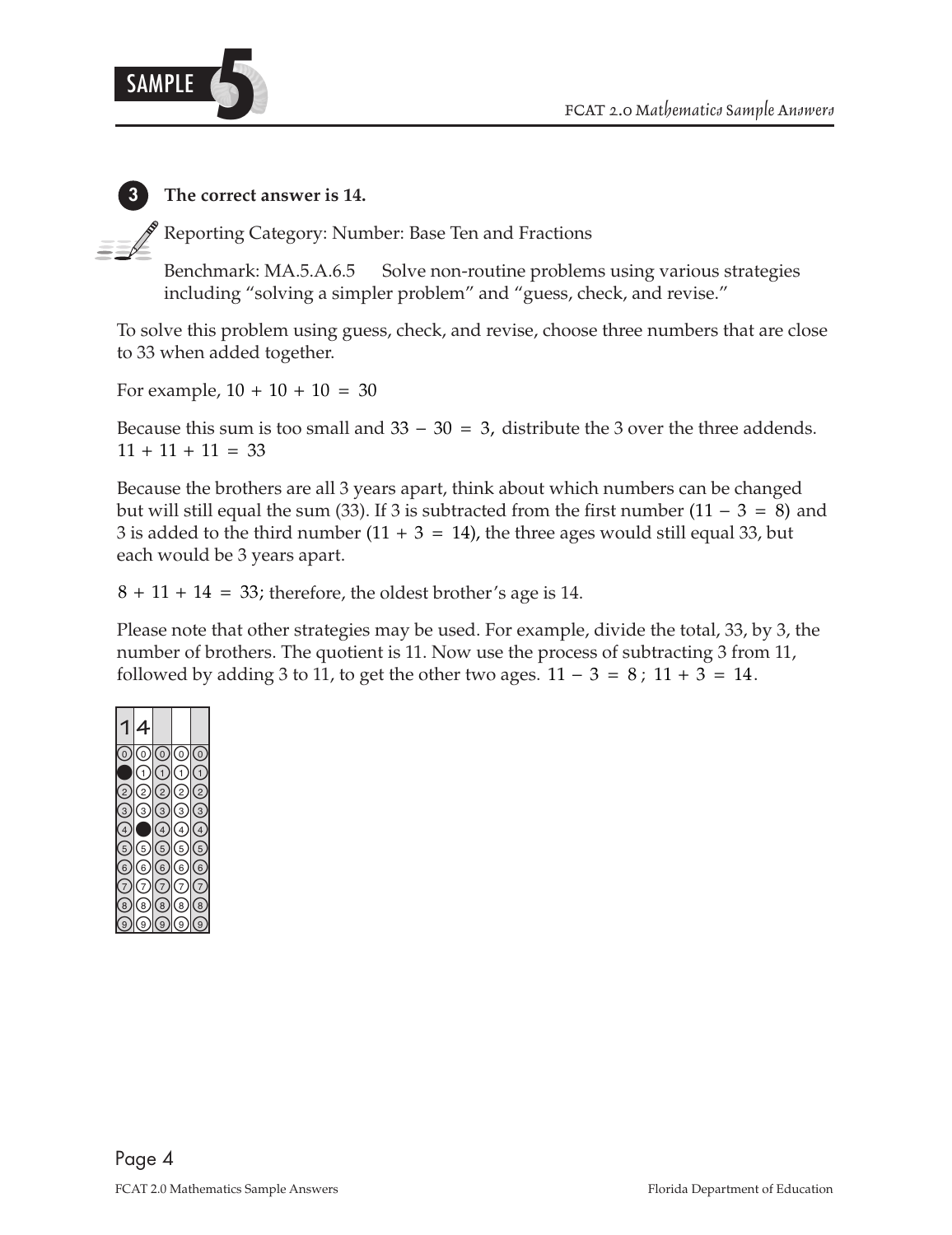

#### **4 The correct answer is G (top view).**

Reporting Category: Geometry and Measurement

Benchmark: MA.5.G.3.1 Analyze and compare the properties of twodimensional figures and three-dimensional solids (polyhedra), including the number of edges, faces, vertices, and types of faces.

To determine a top view of the pyramid, all views of the pyramid should be considered.

Option F is the base of the pyramid.

Option G is the correct answer. This graphic represents the pyramid's top view.

Option H is a view from either side of the pyramid when the pyramid is resting on its base.

Option I is part of the net of the pyramid.

#### **5 The correct answer is C (comparing the heights of five different mountains in each of two different continents).**

Reporting Category: Expressions, Equations, and Statistics

Benchmark: MA.5.S.7.1 Construct and analyze line graphs and double bar graphs. Also assesses MA.5.A.4.2 Construct and describe a graph showing continuous data, such as a graph of a quantity that changes over time.

To find the answer, each option should be read to determine if the situation could be represented by the double bar graph shown.

Option A. A double bar graph could be used to compare the prices of 5 kinds of apples in October to the prices of the apples in April. A key would show the October prices vs. the April prices, and Kind of Apple would be labeled along the *x*-axis.

Option B. A double bar graph could be used to compare the number of boys to the number of girls competing in the 5 activities. A key would show girls vs. boys, and Kind of Activity would be labeled along the *x*-axis.

Option C. The correct answer is C. The individual mountains on one continent are not matched to other mountains on a second continent; therefore, this data should not be represented by a double bar graph.

Option D. A double bar graph could be used to compare the number of cameras sold at the two different stores. A key would show the two different stores, and Month would be labeled along the *x*-axis.

Page 5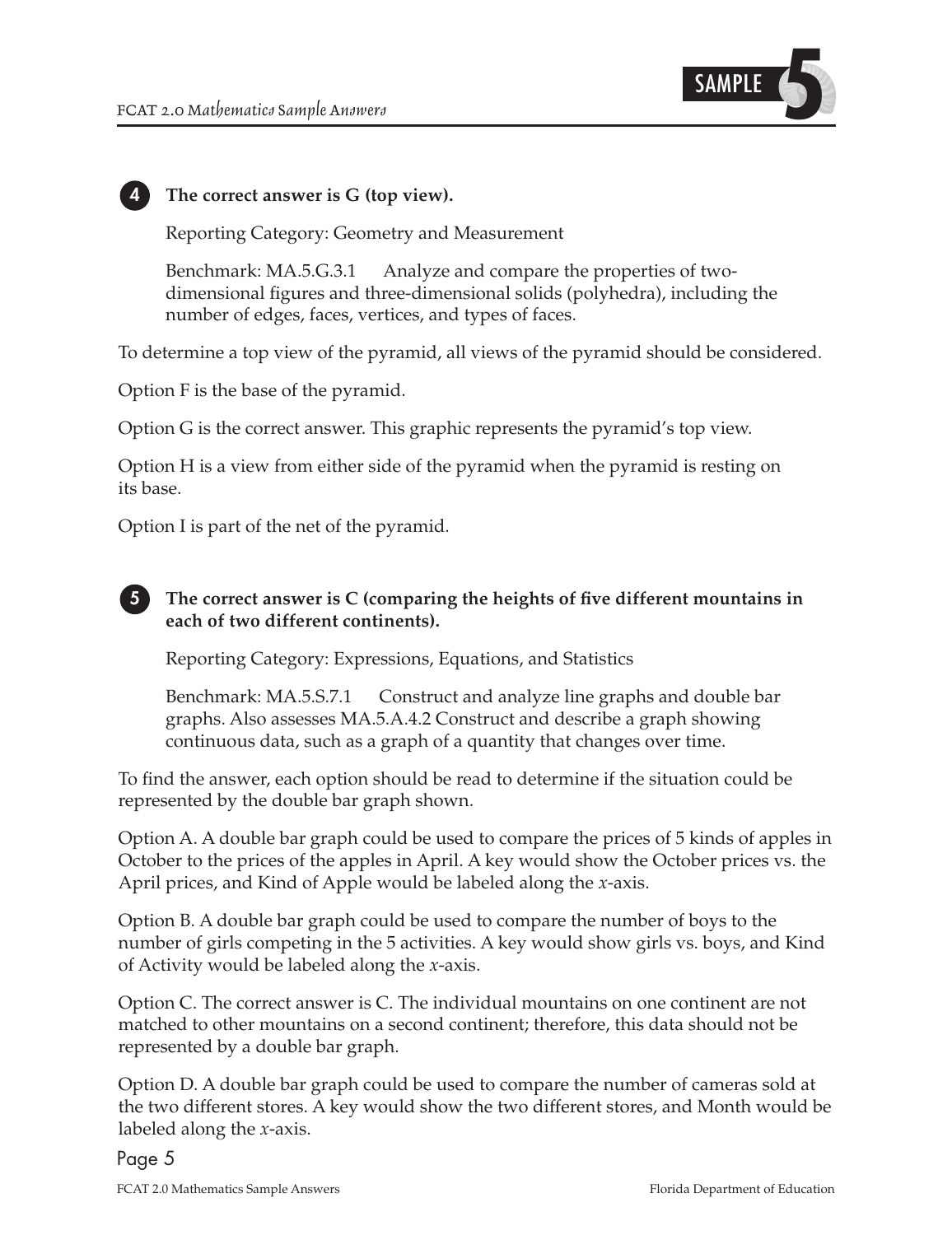

#### **6 The correct answer is F** (**-70**).

Reporting Category: Number: Base Ten and Fractions

Benchmark: MA.5.A.6.4 Compare, order, and graph integers, including integers shown on a number line.

To find the temperature that is higher, or greater than point *T*, first determine the temperature that point *T* represents.

Because there are 5 divisions between -100 and 0, and 5 divisions between 0 and 100, divide 100 by 5 to determine the number of degrees represented by each line segment on the number line.

 $100 \div 5 = 20$ 

Therefore, the numbers on this number line to the right of 0 would be 20, 40, 60, and 80. The numbers to the left of 0 would be  $-20$ ,  $-40$ ,  $-60$ , and  $-80$ , which is point *T*.

By plotting all of the temperatures on the number line, -90 would be between -100 and -80. The only point that is higher than -80 is -70, which is between -60 and -80 and to the right of point *T*.

Another strategy would be to draw a thermometer with the same intervals as indicated above. Follow the same explanations to determine the correct answer.

**7 The correct answer is 25.**

Reporting Category: Expressions, Equations, and Statistics

Benchmark: MA.5.A.4.1 Use the properties of equality to solve numerical and real-world situations.

To solve for *s* in this equation, first simplify the equation,  $17 + 30 = s + 22$ , by adding  $17 + 30.$ 

 $(17 + 30) = s + 22$ 

 $47 = s + 22$ 

#### **(continued on next page)**

Page 6 FCAT 2.0 Mathematics Sample Answers Florida Department of Education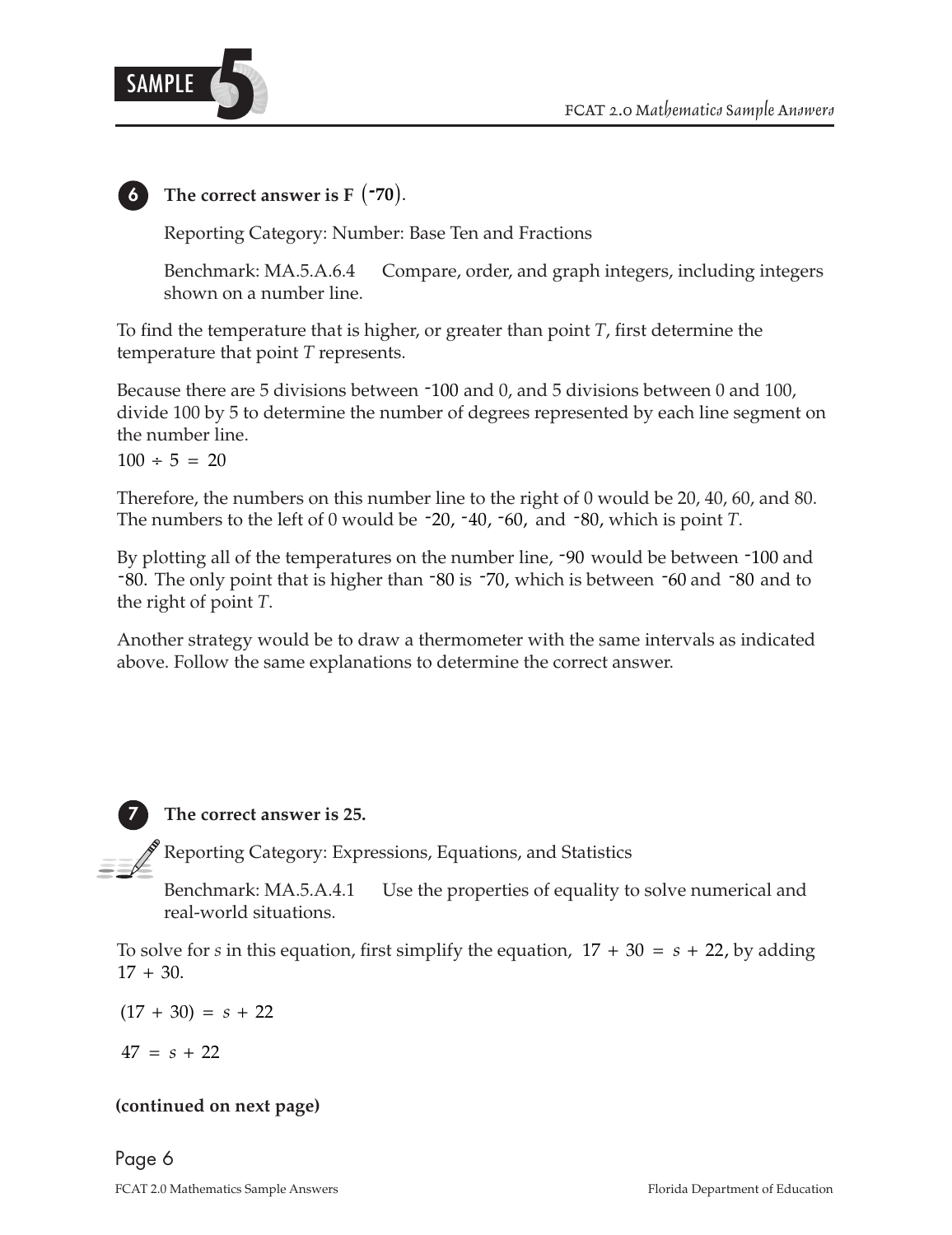

## **7 (continued)**

To solve for *s*, find a number that equals 47 when added to 22. A guess, check, and revise strategy may work, or think about the meaning of the equation,  $47 = s + 22$ . Note that the sum of *s* and 22 equals 47. Because *s* must be 22 less than 47, subtract 22 from 47.

$$
47 - 22 = 25
$$

To check that 25 tickets is the correct answer, substitute 25 for *s* in the equation.

$$
17 + 30 = 25 + 22
$$

$$
47\ =\ 47
$$





**8 The correct answer is A (2°F).**

Reporting Category: Number: Base Ten and Fractions

Benchmark: MA.5.A.6.3 Describe real-world situations using positive and negative numbers.

To determine Florida's lowest recorded temperature, first find -2° on the thermometer.

Count up 4° on the thermometer. The resulting temperature is 2°.

Another strategy, without using the thermometer, is to think about a number line with negative and positive numbers. Starting at  $-2$ , count 4 units to the right. The result is 2; therefore, the correct answer is 2°.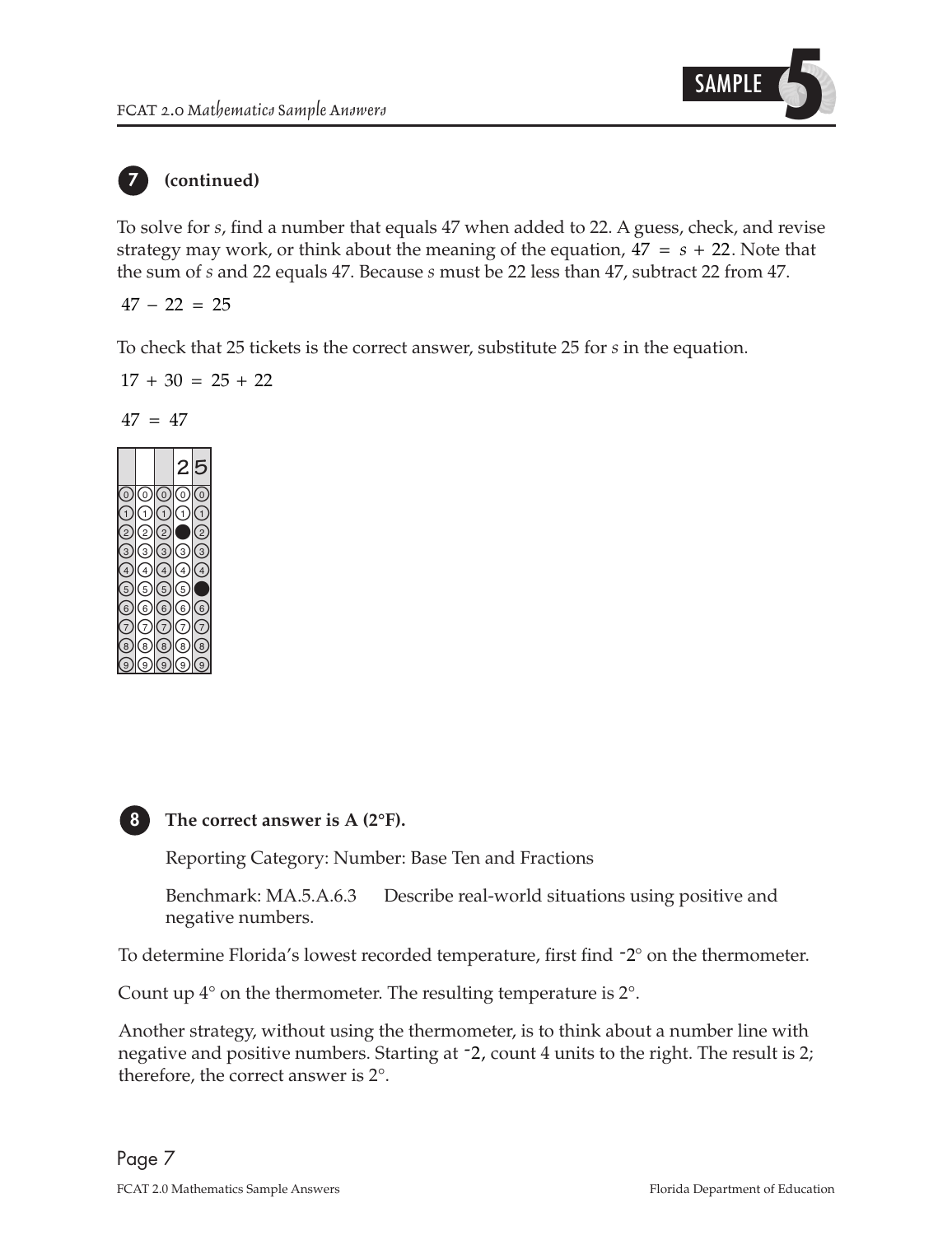

### **9 The correct answer is 96.**

 $\mathcal P$  Reporting Category: Expressions, Equations, and Statistics

Benchmark: MA.5.A.6.2 Use the order of operations to simplify expressions, which include exponents and parentheses.

To find the value of the expression, operations should be performed in the following order:

|                                 | $(24 \cdot 5) \div 2 + 6^2$ |
|---------------------------------|-----------------------------|
| Parentheses: $24 \cdot 5 = 120$ | $(120) \div 2 + 6^2$        |
| $6^2 = 36$<br>Exponents:        | $120 \div 2 + 36$           |
| Division: $120 \div 2 = 60$     | $60 + 36$                   |
| Addition: $60 + 36 = 96$        | 96                          |

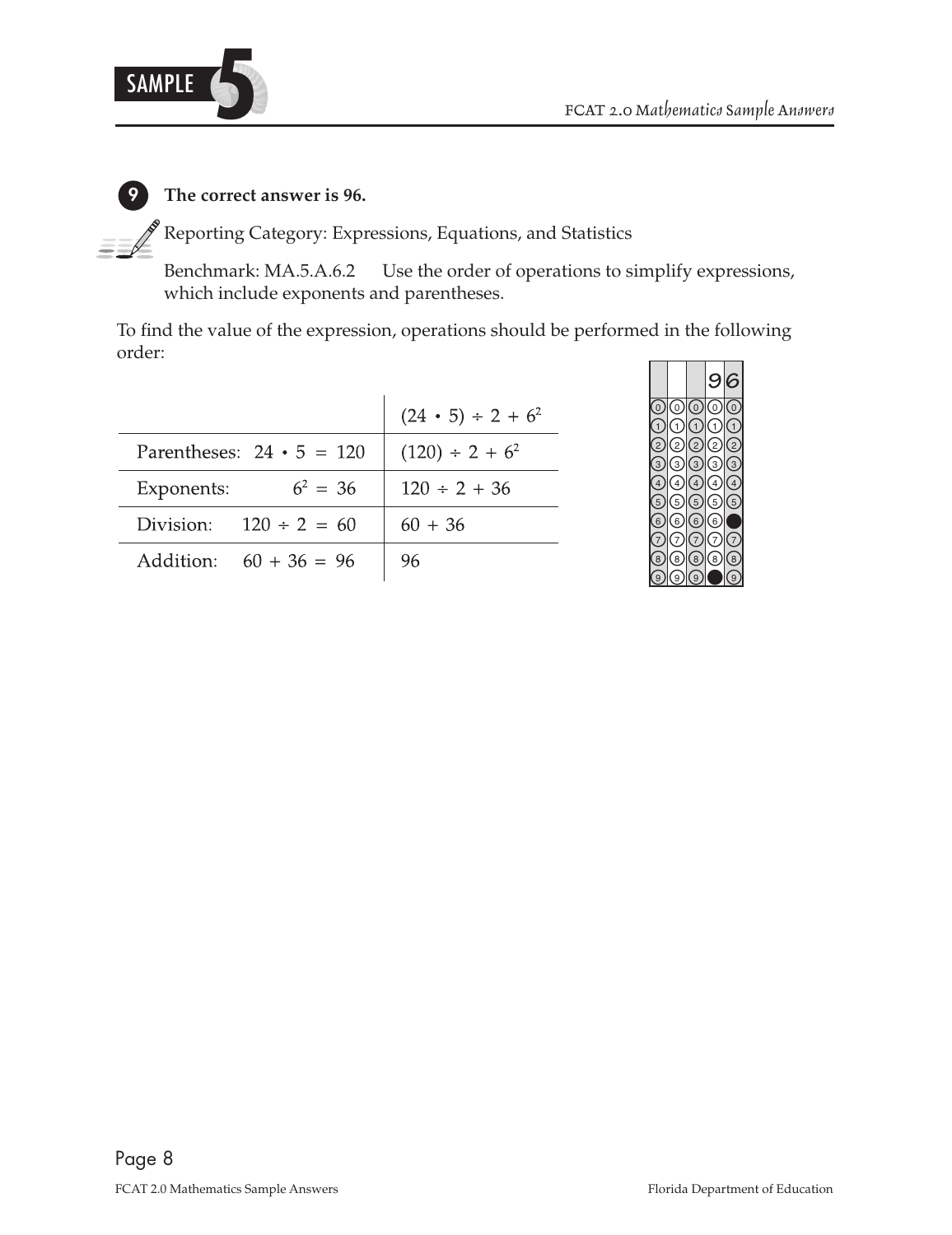

#### **10** The correct answer is F, as shown below.

Reporting Category: Number: Base Ten and Fractions

Benchmark: MA.5.A.1.1 Describe the process of finding quotients involving multi-digit dividends using models, place value, properties, and the relationship of division to multiplication.

To determine the number of blocks in each group, first separate the blocks into 3 equal groups, with a remainder.



The bar in the remainder is separated into 10 unit squares:

|  | <b>------</b> |  | П |
|--|---------------|--|---|
|  | 8 8 8 8 8     |  | П |

The 10 unit squares from the bars plus the 2 individual units  $= 12$  unit squares. Each group receives 4 of these unit squares. Thus, each group would have the unit squares shown below.

|--|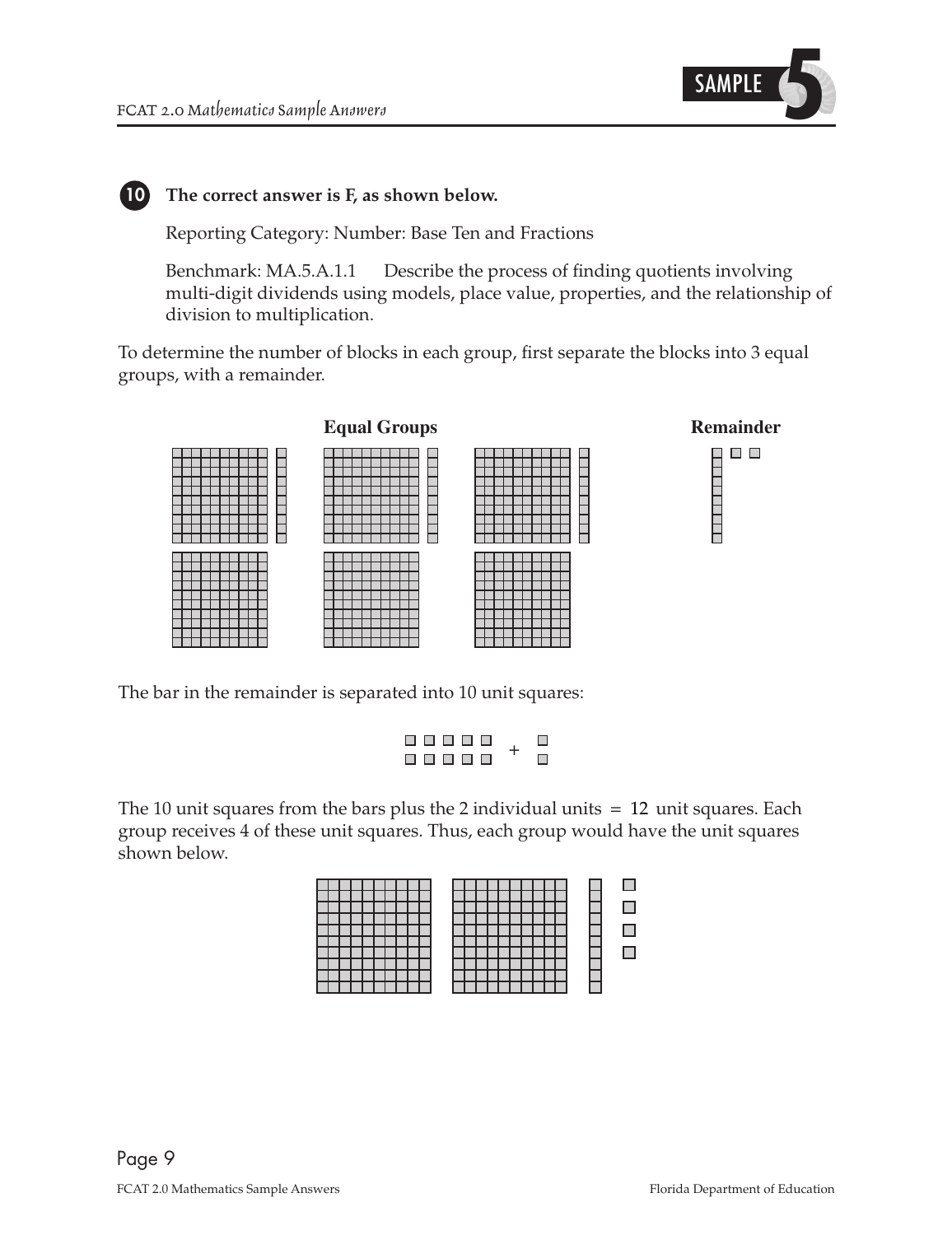

#### **11 The correct answer is \$2.55.**

Reporting Category: Number: Base Ten and Fractions

Benchmark: MA.5.A.2.1 Represent addition and subtraction of decimals and fractions with like and unlike denominators using models, place value, or properties.

Because each square represents \$0.05, each rectangle of 20 shaded squares represents \$1.00. The value of Alex's coins is \$1.35, and the value of Stephanie's coins is \$1.20.

| \$1.35  |
|---------|
| +\$1.20 |
| \$2.55  |





#### **12 The correct answer is D (5**  $\times$  **5**  $\times$  **6).**

Reporting Category: Geometry and Measurement

Benchmark: MA.5.G.3.2 Describe, define, and determine surface area and volume of prisms by using appropriate units and selecting strategies and tools.

Because each edge of a cube is the same length, the length of each edge of the cube must be 5 inches.

Each face of the cube is a square with an area of  $5 \times 5$  square inches.

Because there are 6 faces on a cube, the total surface area of the cube would be  $5 \times 5 \times 6$  square inches.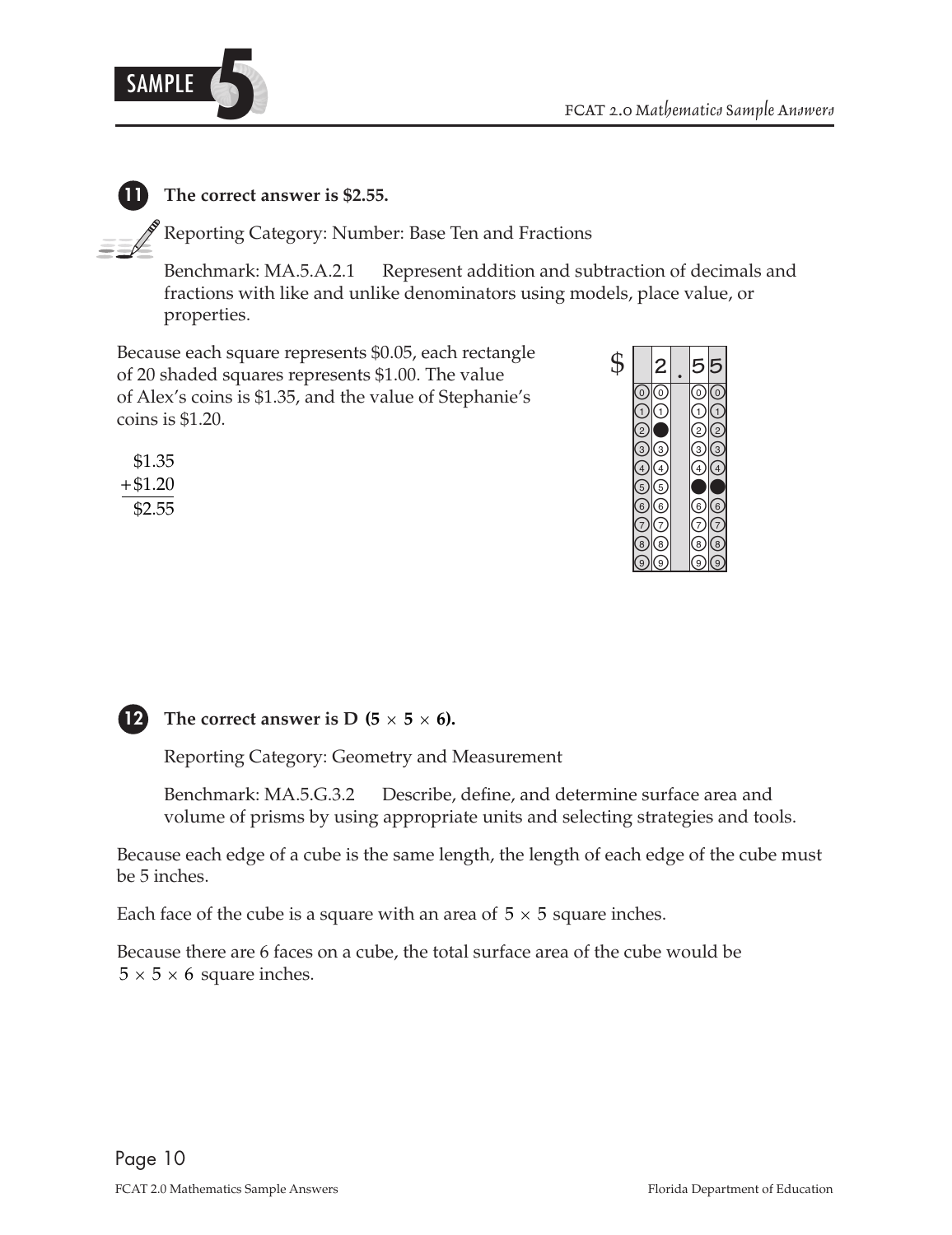

#### **13 The correct answer is F (She should use a line graph because the data are continuous).**

Reporting Category: Expressions, Equations, and Statistics

Benchmark: MA.5.S.7.2 Differentiate between continuous and discrete data, and determine ways to represent those using graphs and diagrams. Also assesses MA.5.A.4.2 Construct and describe a graph showing continuous data, such as a graph of a quantity that changes over time.

The table, HEIGHT OF BAMBOO PLANT, represents the height of Emily's bamboo plant over time and should be represented by a line graph. This eliminates options H and I, as both list bar graphs. Although the correct type of graph is listed in option G, the reason is incorrect.

Because both the number of days and the height of the plant can be any of an infinite number of values between the whole numbers used, the data are continuous and a line graph should be used; therefore, option F is correct.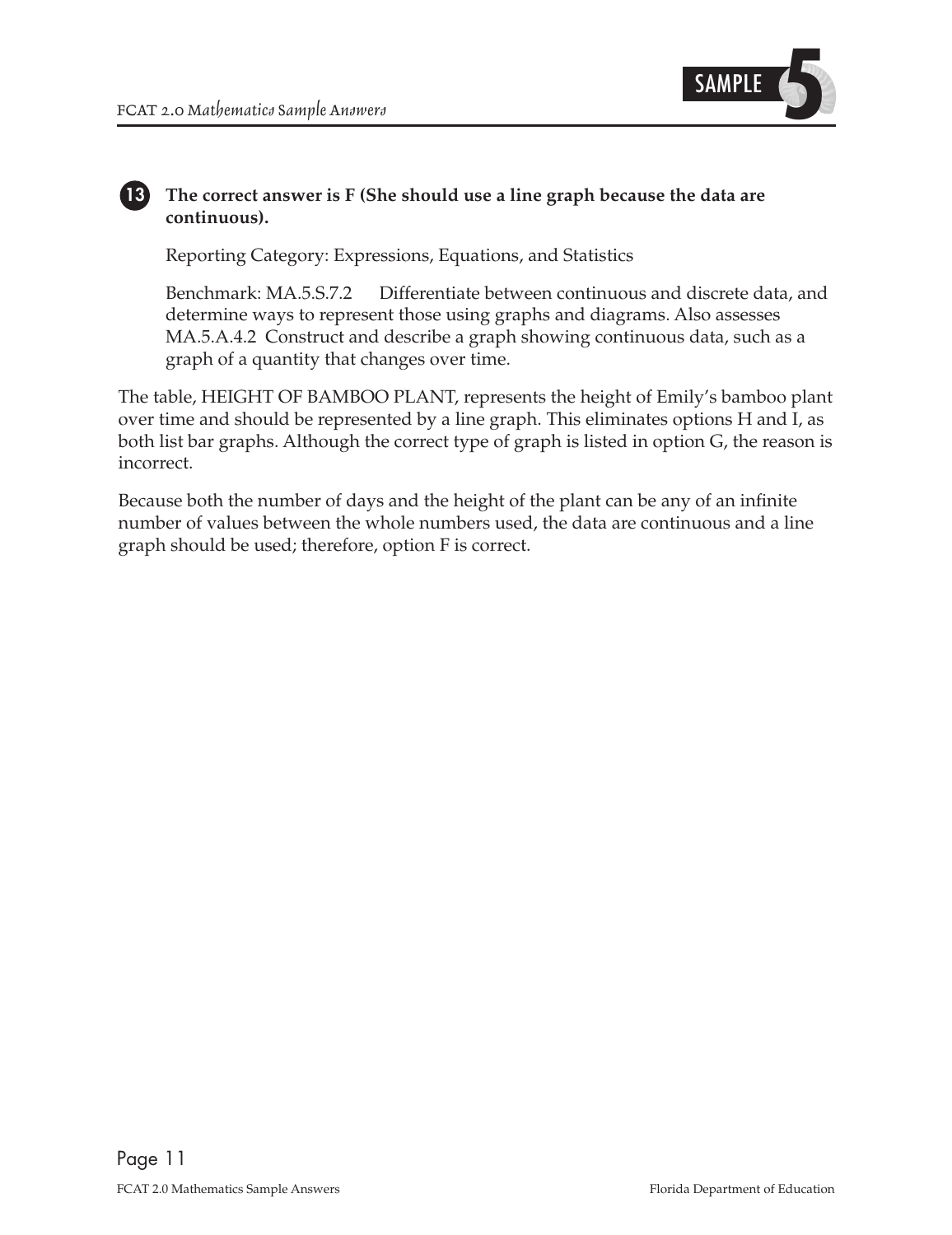

#### **14 The correct answer is C, as shown below.**

Reporting Category: Number: Base Ten and Fractions

Benchmark: MA.5.A.2.4 Determine the prime factorization of numbers.

To determine the correct factor tree of 80, first find factors of 8 and 10.

$$
\begin{array}{c}\n8 \times 10 \\
\bigwedge \{\times 2 \times 5 \times 2\n\end{array}
$$

Of the four factors shown, 2 and 5 are prime numbers and 4 is a composite number. Because 4 is a composite number, it must be factored as shown below.

$$
\begin{array}{c}\n8 \times 10 \\
\begin{array}{c}\n\diagup \\
4 \times 2 \times 5 \times 2 \\
\end{array} \\
2 \times 2\n\end{array}
$$

The numbers 2, 2, 2, 5, and 2 are all prime numbers; therefore, the factor tree is complete.

Although prime numbers may be shown in one line or circled, these presentations are correct, but not necessary.

#### **15** The correct answer is I (He should measure the width of the window to the **nearest**  $\frac{1}{2}$  **inch**).

Reporting Category: Geometry and Measurement

Benchmark: MA.5.G.5.3 Solve problems requiring attention to approximation, selection of appropriate measuring tools, and precision of measurement.

Measurements are more precise when smaller units of measurement are used. Because  $\frac{1}{2}$  inch is the smallest unit given, option I is correct.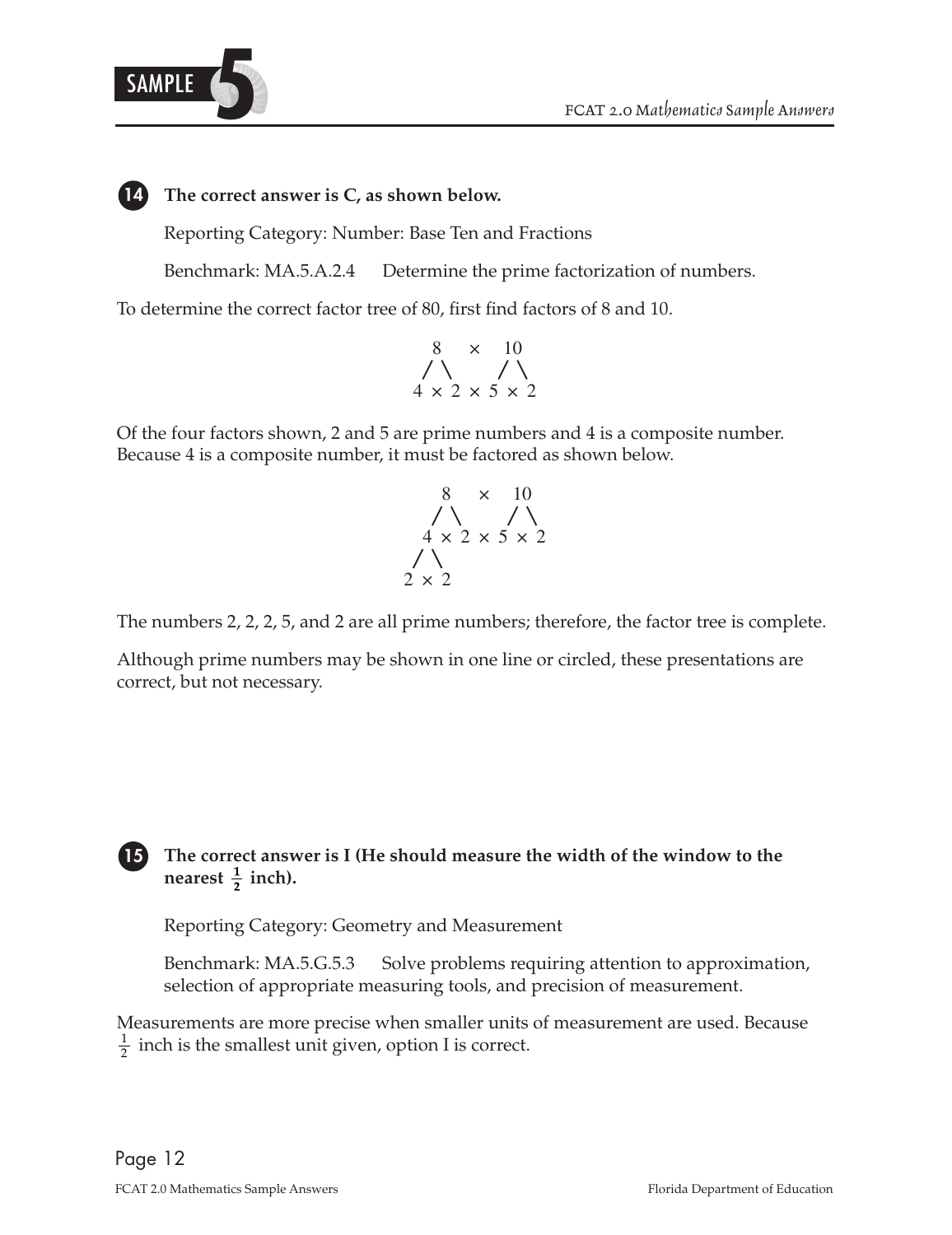

#### **16 The correct answer is D (point** *S***).**

Reporting Category: Geometry and Measurement

Benchmark: MA.5.G.5.4 Derive and apply formulas for areas of parallelograms, triangles, and trapezoids from the area of a rectangle.

A guess, check, and revise strategy may be used. Create trapezoids for each of the points given. Determine which of the trapezoids results in an area of 32 square units by decomposing the trapezoids into rectangles and triangles.

For example, using point *S*, an isosceles trapezoid can be formed. Trapezoid *ABCS* can be decomposed into two triangles, each with an area of 2 square units, and a rectangle with an area of 28 square units.

The area of trapezoid  $ABCS = 2 + 2 + 28 = 32$  square units.



#### **17** The correct answer is G (157 days).

Reporting Category: Number: Base Ten and Fractions

Benchmark: MA.5.A.1.4 Divide multi-digit whole numbers fluently, including solving real-world problems, demonstrating understanding of the standard algorithm, and checking the reasonableness of results. Also assesses MA.5.A.1.2 Estimate quotients or calculate them mentally depending on the context and numbers involved. MA.5.A.1.3 Interpret solutions to division situations, including those with remainders, depending on the context of the problem.

Several strategies may be used, one of which involves estimation.

First, estimate by rounding 6,272 miles to a number compatible with 80, such as 6,400.

Then, divide 6,400 by 80, which is 80.

Because 80 represents the number of days for a one-way journey, multiply the result by 2, which is 160.

Select 157, as this is closest to 160.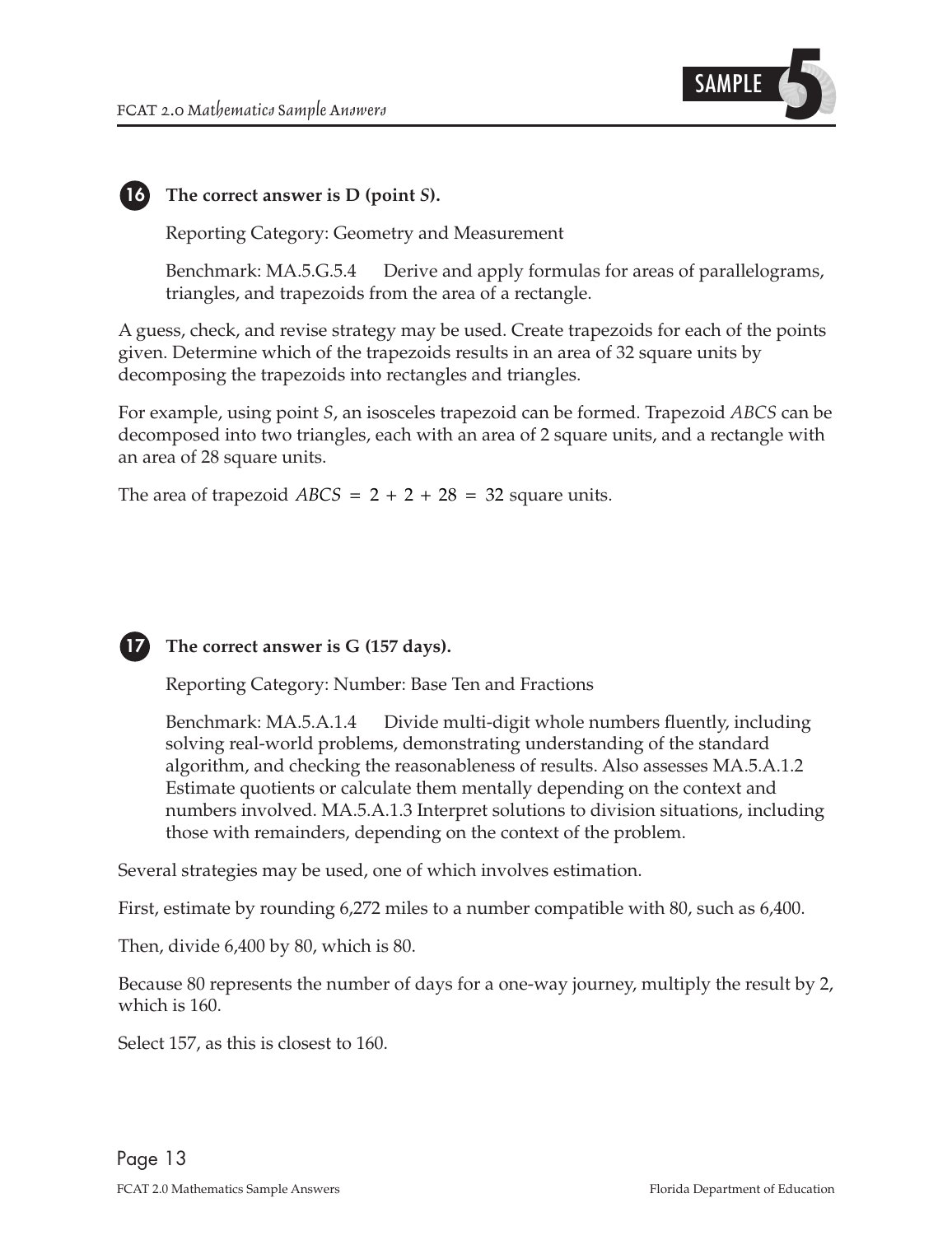

# **18 The correct answer is 4 yards.**

Reporting Category: Geometry and Measurement

Benchmark: MA.5.G.5.2 Compare, contrast, and convert units of measure within the same dimension (length, mass, or time) to solve problems.

Because the question asks for the least number of yards needed, the following sentence is not required to solve this problem: "Each yard of ribbon costs \$6, not including tax."

To find the number of yards of ribbon, use the Grade 5 FCAT 2.0 Mathematics Reference Sheet. First, convert 144 inches to feet, and then convert feet to yards, as the conversion for inches to yards is not given on the reference sheet.

Because 12 inches equals 1 foot, divide 144 inches by 12 inches to determine the number of feet of ribbon.  $(144 \div 12 = 12)$ 

Because 3 feet equals 1 yard, divide 12 by 3 to determine the number of yards.

 $(12 \div 3 = 4)$ 

Ms. Mather needs 4 yards of ribbon.

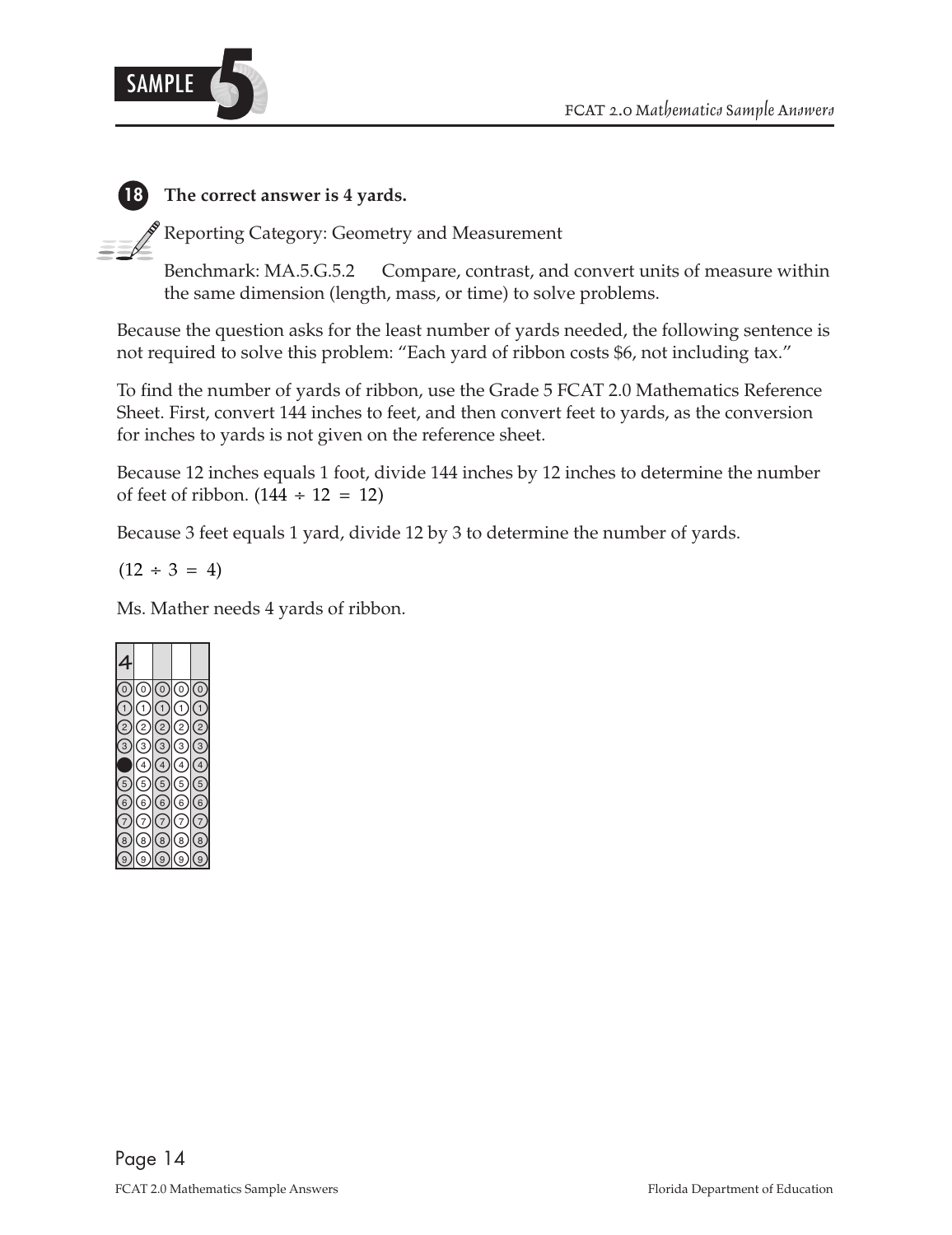

# **19 The correct answer is B (between 10 and**  $10\frac{1}{8}$  **pounds).**

Reporting Category: Number: Base Ten and Fractions

Benchmark: MA.5.A.2.2 Add and subtract fractions and decimals fluently, and verify the reasonableness of results, including in problem situations.

To solve this problem, use an estimation strategy.

First, note that  $5\frac{7}{8}$  is close to 6, and  $\frac{15}{16}$  is close to 1.

Substitute the estimates for the original numbers,  $6 + 3\frac{1}{4} + 1 = 10\frac{1}{4}$ .

The total weight of the three items must be less than  $10\frac{1}{4}$  because two of the weights were rounded up.

This narrows the answer to option A or B. Because  $\frac{15}{16}$  is exactly  $\frac{1}{16}$  less than 1, and  $\frac{7}{8}$  is  $\frac{2}{16}$  less than 1, the exact answer is  $\frac{3}{16}$  less than  $10\frac{1}{4}$ . Because the correct answer is still greater than 10, the answer must be between 10 and  $10\frac{1}{8}$  pounds.